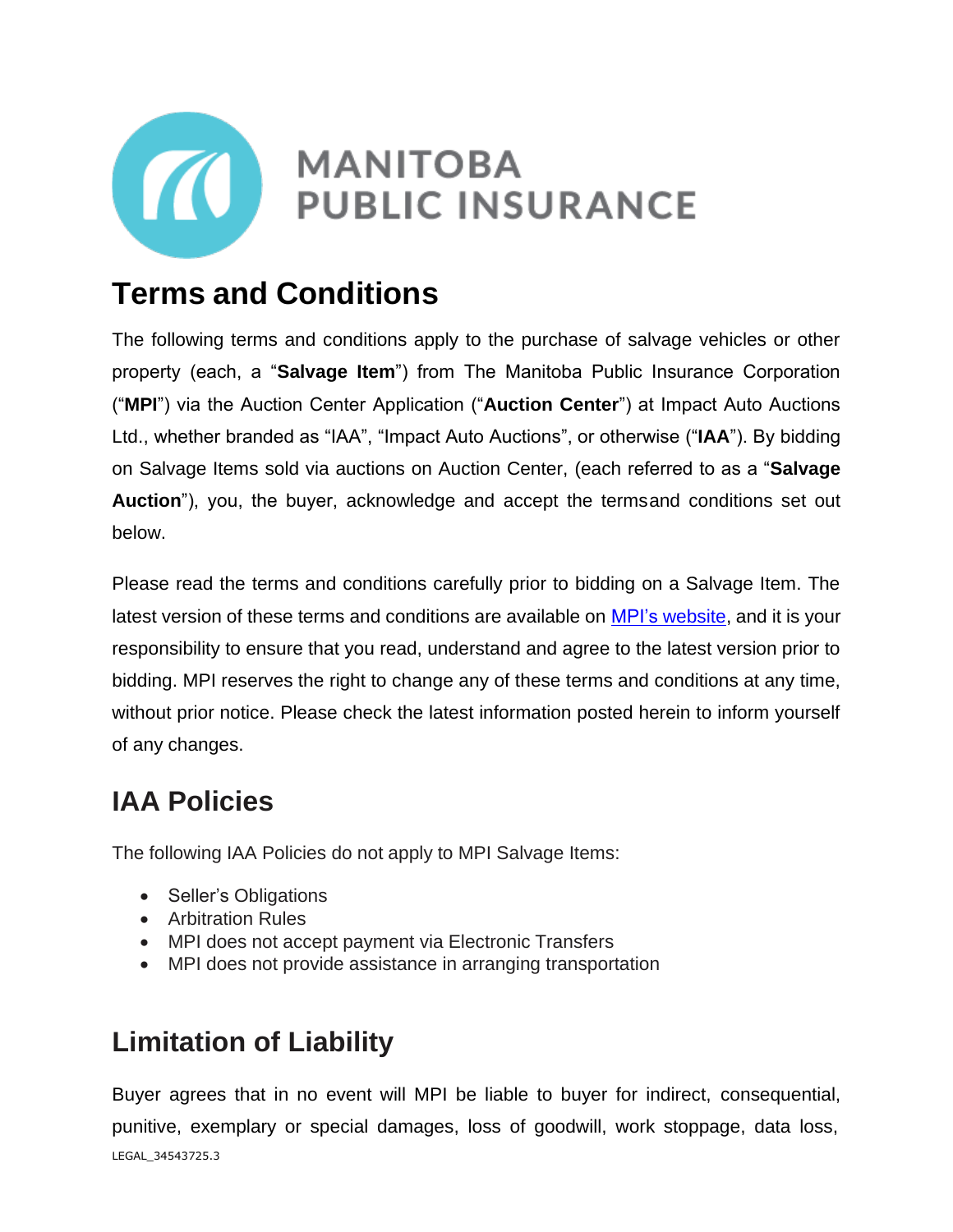computer failure or malfunction or lost profits (collectively "**Damages**"). Without limiting the foregoing, buyer further agrees that MPI will not be liable to buyer for losses or Damages due in whole or in part as a direct or indirect result of any theft, conversion, loss, damage, claim, expense (including legal fees), suit or demand (collectively "**Loss**") arising out of, based upon or resulting from the possession, transportation, use, storage or operation of any Salvage Item, including but not limited to Loss or Damages due to or caused by or during transportation, delay, dispute decision, cancelled sale, clerical errors, fire, storm, flood, war, civil disturbance, riot, epidemic, pandemic, public health emergency, quarantine, governmental order, act of God, lightning, earthquake, or other similar casualty.

## **Indemnity**

Buyer agrees to indemnify, defend and hold harmless MPI from and against any and all liabilities, damages, losses, expenses, demands, claims, suits or judgments, including reasonable legal fees and expenses, in any way related to or arising out of the breach of these Terms and Conditions by a buyer or by any employee, representative, driver, agent, subcontractor or contractor of a buyer.

## **Registration**

To buy Salvage Items from MPI, you must register as a buyer on Auction Center.

Even if you successfully register on Auction Center and are the successful bidder in a Salvage Auction, MPI reserves the right, in its sole discretion, to refuse to complete the transaction for the purchase of a Salvage Item by any individual or entity for any reason.

# **Salvage Item Condition and History Disclaimer**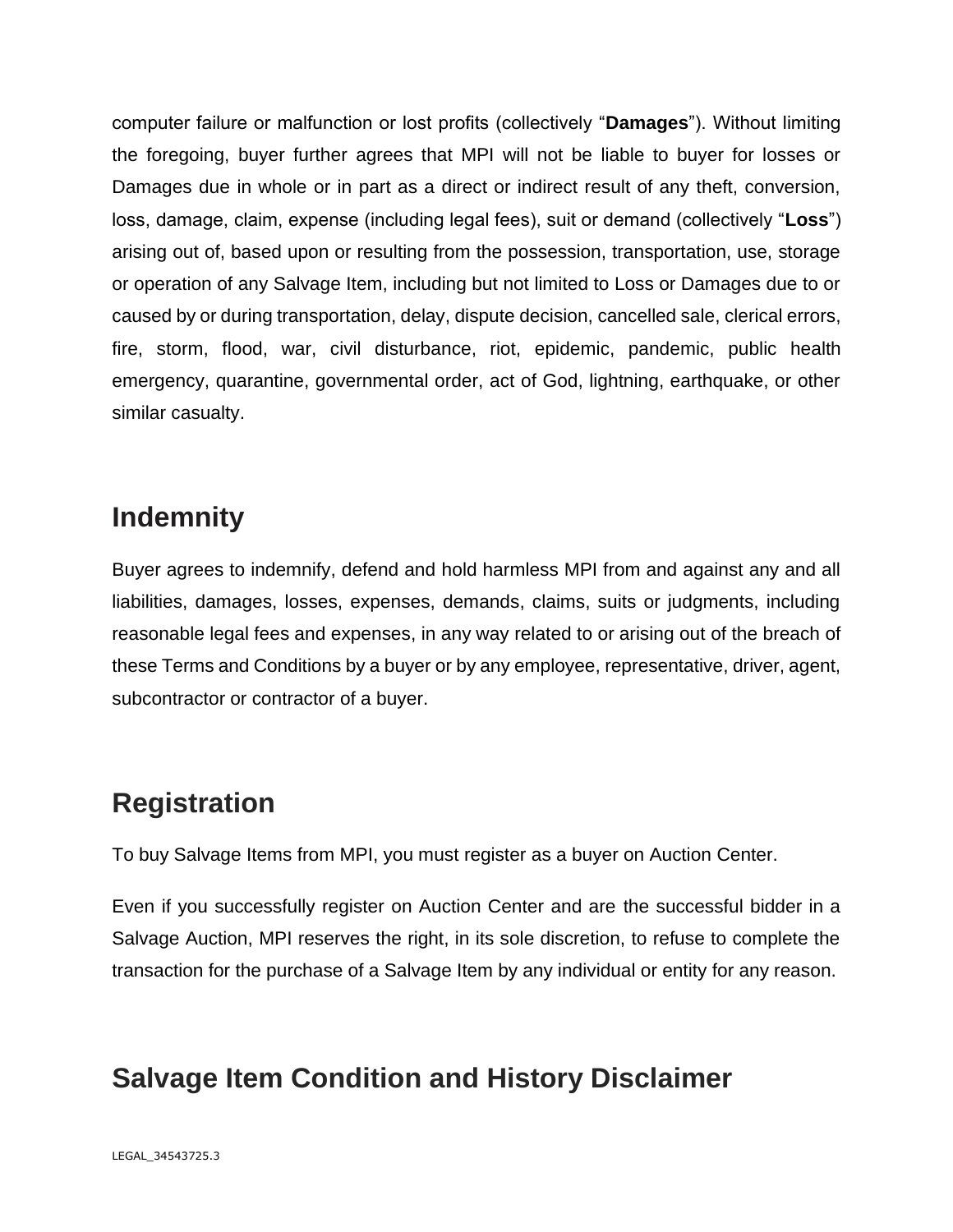All Salvage Items are sold "as-is" and without warranty or guarantee of any kind, either written, expressed or implied, as to merchantability or fitness for a particular purpose or otherwise. While MPI endeavors to ensure the accuracy of the information related to Salvage Items being sold, MPI does not warrant that item specifications are complete, accurate, or error-free. The information provided is not intended to, and does not constitute, a representation or guarantee of any kind.

Salvage Items located in Winnipeg may only be viewed online. Salvage Items located outside of Winnipeg may be viewed online and will also be available for in person viewing at the applicable storage facility and it is up to you to determine whether you should view those Salvage Items in person. Regardless of any viewing options, you accept Salvage Items with any faults or defects. MPI will not contact previous owners and/or shops for missing keys, parts or vehicle history.

#### **Without limiting the generality of the above, MPI does not guarantee:**

- The accuracy of vehicle year, make or model;
- The accuracy of the odometer or mileage reading.
- The structural or mechanical condition of Salvage Items;
- The Salvage Item to be exactly as shown in photographs;
- That keys are available for all vehicles;
- That Salvage Items are free from liens, security interests, or other charges.

#### **You understand and acknowledge that:**

- Salvage status can be:
	- Salvageable: Vehicles with a salvageable status have collision damage, structural damage or both.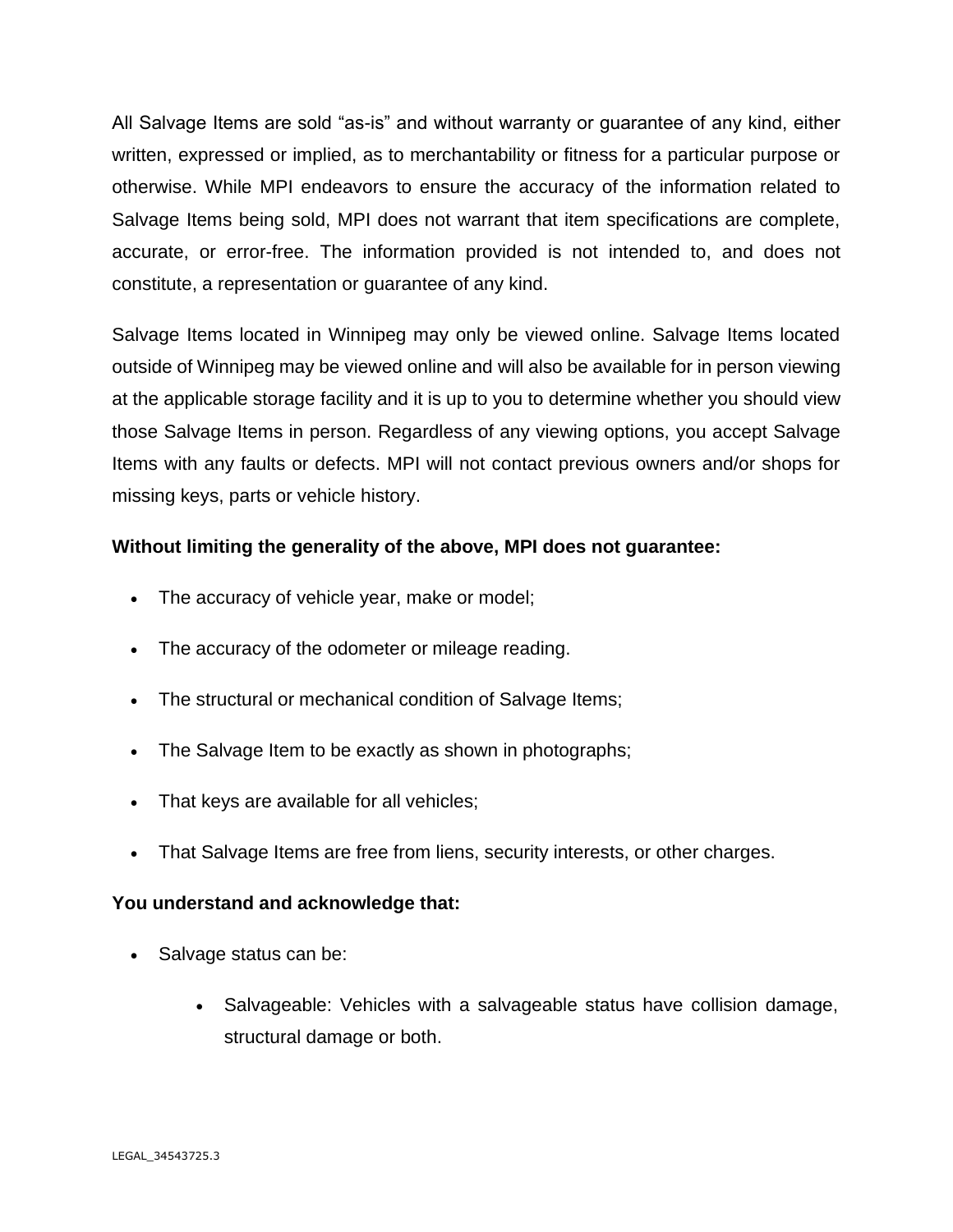• Salvageable with Exception: Vehicles with cosmetic damage only (i.e., damage that does not render the vehicle unsafe, structurally or mechanically).

Vehicles with a Salvageable with Exception designation may be further designated as:

- Writeoff (Other);
- Writeoff (Stolen);
- Writeoff (Hail),
- Normal; or
- Rebuilt.
- Irreparable: Vehicles with an irreparable status cannot be returned to the roads and are sold for parts only.
- Where a vehicle is listed as "Irreparable", "Salvageable" or "Writeoff", such vehicle is mechanically and otherwise unfit to be driven on the highways of Manitoba in accordance with The Drivers and Vehicles Act;
- Vehicles designated as "Salvageable" and "Writeoff" will require the appropriate certification, which may include a Certificate of Inspection or Body Integrity Certificate, prior to registration in Manitoba; and
- Vehicles designated as "Irreparable" cannot be registered or insured in Manitoba.

#### **BUYERS PURCHASING FROM OUTSIDE OF MANITOBA MUST VERIFY REQUIREMENTS AND CERTIFICATIONS FOR THE INTENDED USE OF THE SALVAGE ITEM WITH THE APPROPRIATE REGISTRATION AUTHORITY.**

#### **Viewing**

Salvage Items located at 1981 Plessis Road in Winnipeg Manitoba ("**MPI's Salvage** Yard") may only be viewed online. Salvage Items located outside of Winnipeg may be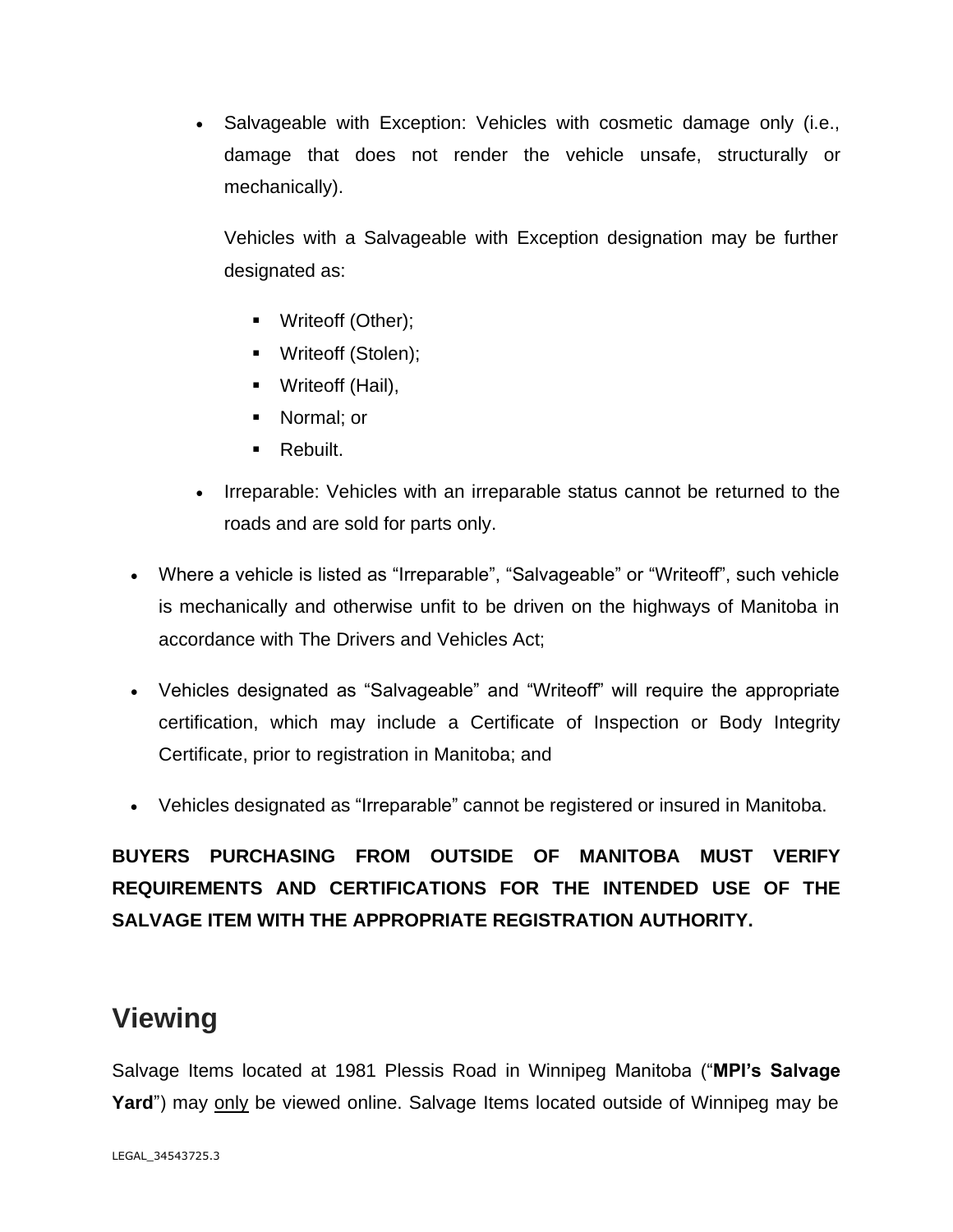viewed online or in person at the applicable storage facility. For in person viewing hours, please contact the applicable storage facility.

## **Payment**

Payment can be completed through Auction Center using Interac Online or financing options may be available. In-person payments can be accepted at MPI's Salvage Yard by cash, debit card, credit card, and certified cheque. Cash payment is subject to a cash handling fee.

Payment for Salvage Items by buyers designated as a "Public Buyer" is required no later than 11:59 p.m. Central Standard Time on sale day. Payment for Salvage Items by buyers not designated as a 'Public Buyer" is required no later than 11:59 p.m. Central Standard Time on the first Monday following the sale date. NOTE: In person payments at MPI's Salvage Yard will only be accepted during regular business hours which are 8:30 a.m. to 4:30 p.m. Central Standard Time from Monday to Friday.

If payment is not received in full and on time, the Salvage Item may be re-sold at the next auction sale on an unreserved basis. You will be liable to MPI for all losses incurred including the difference in sale price (if any) plus applicable fees as determined in MPI's sole discretion. Failure to pay promptly can result in the permanent loss of your auction privileges.

# **Transaction Rejection**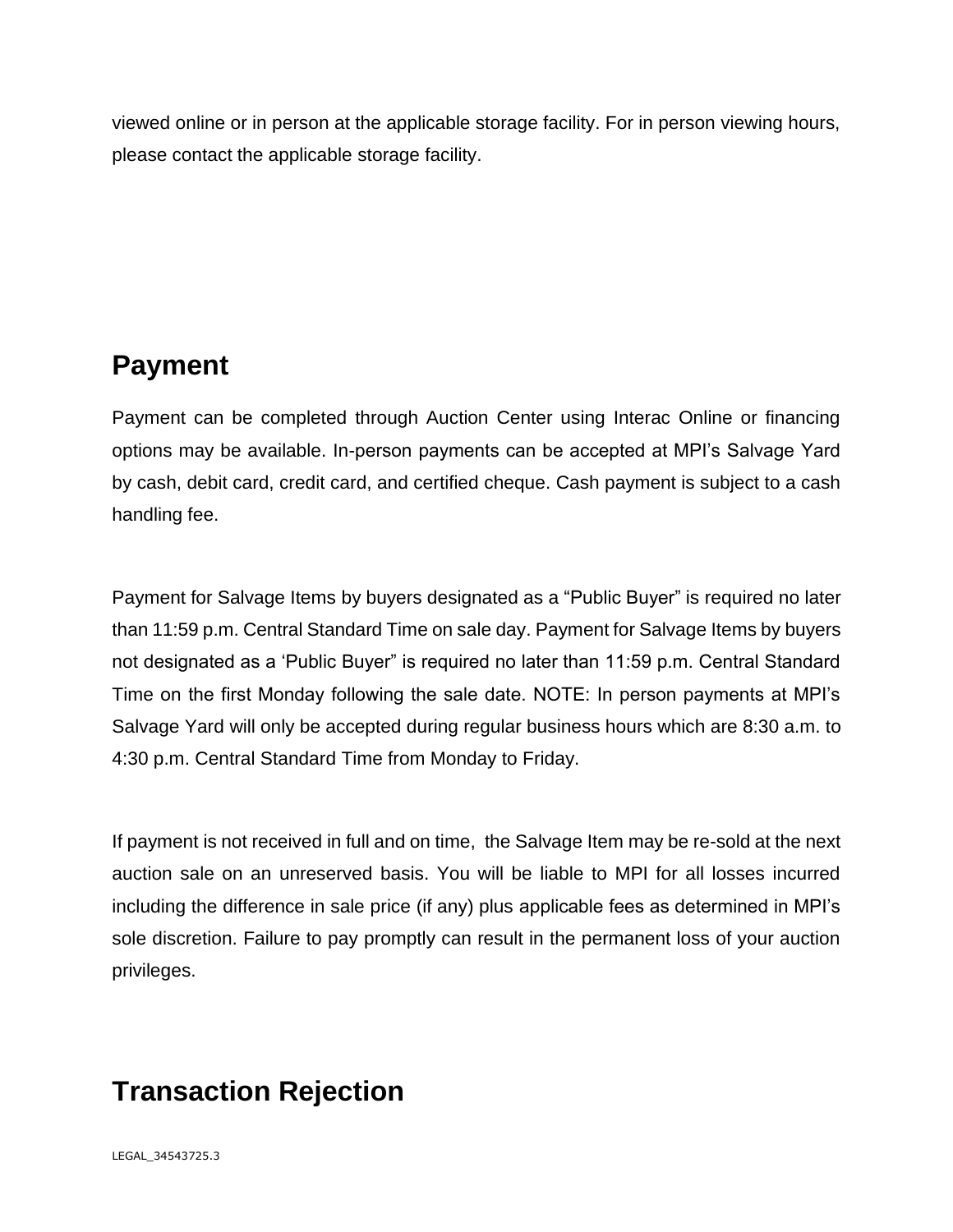MPI reserves the right, in its sole discretion, to refuse to complete the transaction for the purchase of any Salvage Item by any individual or entity for any reason.

#### **Sale Cancellation**

MPI may in its sole discretion, postpone or cancel a sale or withdraw any Salvage Item from any sale prior to receipt of full payment. MPI will have no liability or obligation to buyers as a result of any Salvage Item withdrawal or sale cancellation or postponement. Further, MPI reserves the right in its sole discretion to cancel, reverse or reject a sale transaction in the event of fraudulent or other misrepresentation in the Salvage Item description or bidding information. In the event a sale is cancelled after a buyer has remitted payment, MPI will credit the full amount by the same method used to remit the payment.

## **Buyer Dispute**

For disputes related to a particular purchase of an MPI Salvage Item, buyers should contact MPI Salvage Operations via email [MPISalvage@mpi.mb.ca](mailto:MPISalvage@mpi.mb.ca) or by phone 204- 985-7844.

For technical issues with the site or a particular auction, buyers should contact IAA.

# **Release of Salvage Items and Ownership Documents**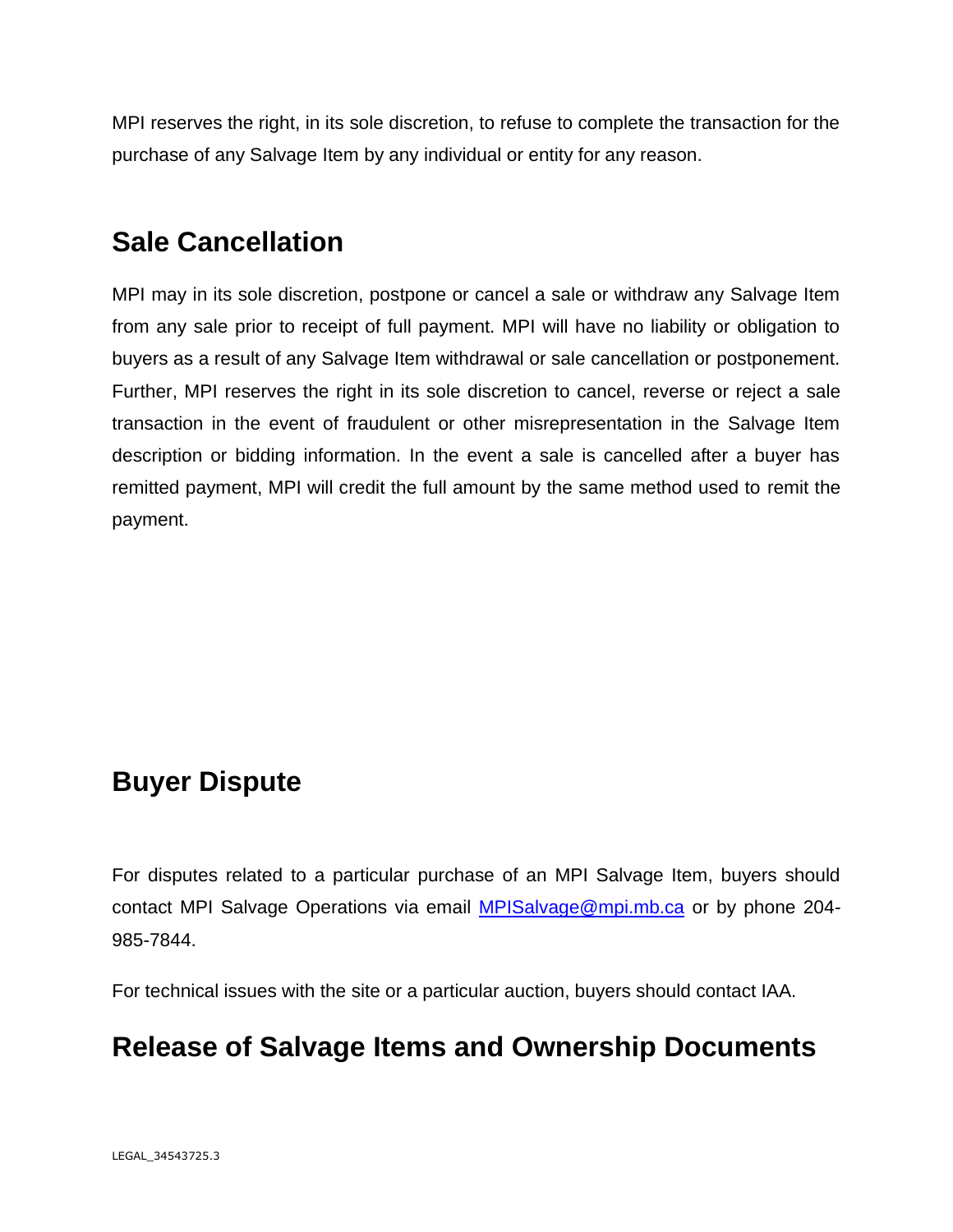MPI will not release possession of any Salvage Item(s) to a buyer until the total purchase price for all Salvage Item(s) listed on the invoice has been fully paid or financing has been approved for the full amount of the invoice. In the event that you, the buyer fail to pay the total purchase price within the prescribed time, or fail to comply with any of the terms of sale, MPI reserves the right to award the Salvage Item(s) listed on the invoice to another bidder or to re-auction the Salvage Item(s). MPI also reserves the right not to release any Salvage Item(s) or ownership document for any reason prior to receipt of full payment. Bills of sale will be provided to the buyer upon full payment being received.

### **Bids Entered**

Subject to MPI's cancellation and transaction refusal rights described herein, all sales are final. Once a bid has been submitted, there will be no refunds, exchanges, retraction of bids or returns. MPI encourages all buyers to carefully review their bids prior to submission.

Salvage Items may be subject to a reserve or opening bid, which is the confidential minimum price acceptable to MPI.

## **Salvage Item Pick-up**

Salvage Items must be picked up within the specified timeframe. If any Salvage Item is not picked up within the specified timeframe, the buyer is responsible for any per-day charges incurred per Salvage Item. Salvage Items remaining at MPI's Salvage Yard after the sale date will be at the sole risk of the buyer. The buyer assumes all risk of loss or further damage to the Salvage Item once the Salvage Item has been paid for in full.

The buyer must remove all of its awarded Salvage Items from the applicable salvage yard as follows:

#### **Commercial Items**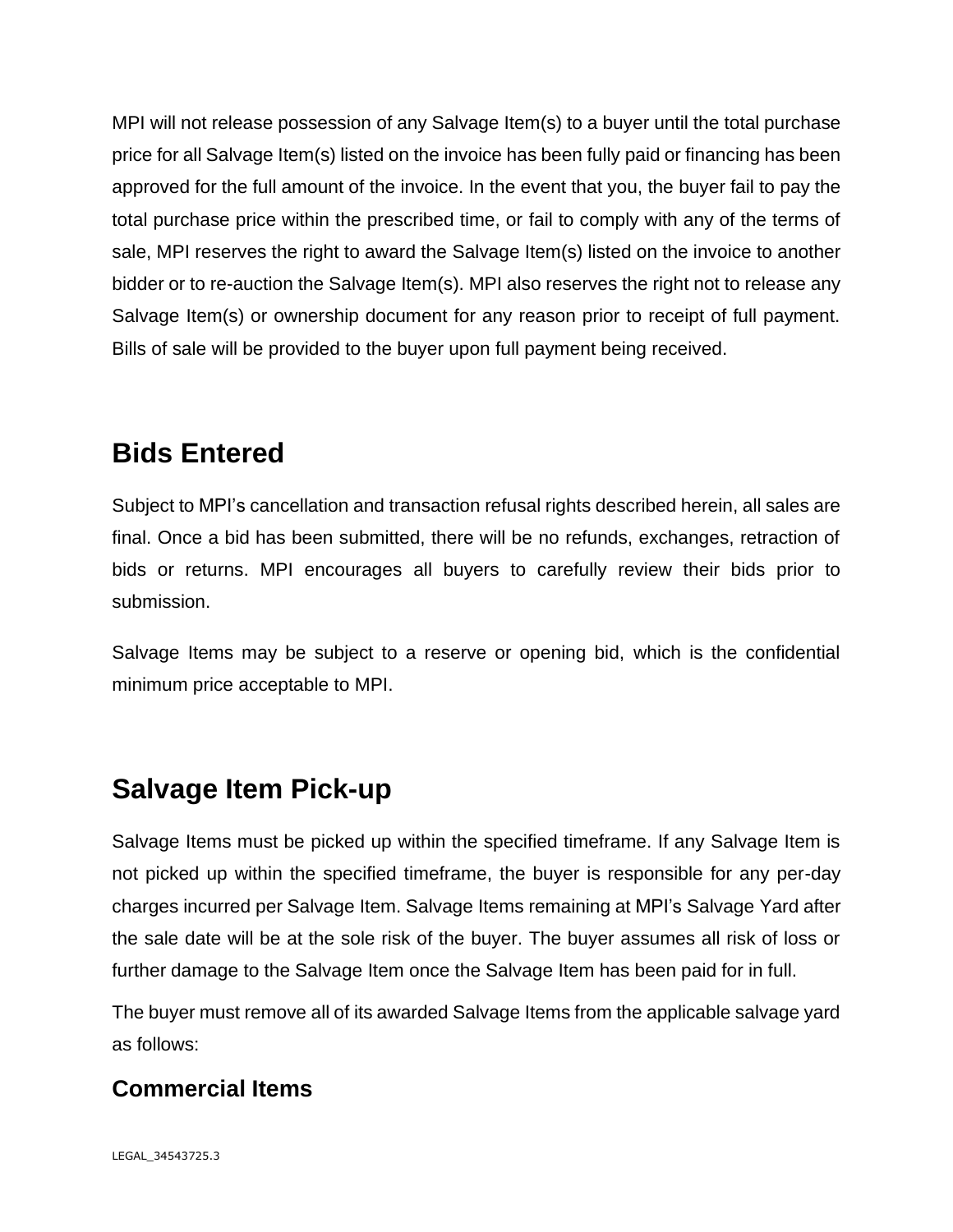Purchased Salvage Items must be removed within 3 days after the payment has been received. MPI's Salvage Yard pickup hours are 8:00 a.m. – 8:00 p.m., 7 days a week (or at a location as otherwise indicated by MPI).

#### **Rural Items**

Buyers have 7 days from a Salvage Auction date to pick up Salvage Items. For pickup hours, please contact the applicable storage facility for its hours of operation.

MPI is responsible for storage charges up to 7 days after the date that rural Salvage Items are sold. Any additional charges incurred after the 7-day period will be the sole responsibility of the buyer.

#### **Winnipeg Salvage Items**

Salvage Items located at MPI's Salvage Yard will remain within MPI's Salvage Yard until removed by the buyer or towing company. Once a Salvage Item has been paid for, the buyer may access MPI's Salvage Yard to retrieve their purchase.

- MPI's Salvage Yard business hours: 8:30 a.m. 4:30 p.m. (Monday to Friday).
- After-hours pick up: buyers must attend the main security entrance to gain access into MPI's Salvage Yard.
- Buyers must adhere to the signage posted within MPI's Salvage Yard.
- All Salvage Items requiring towing (i.e. salvage vehicles) must be towed from MPI's Salvage Yard in accordance with the Highway Traffic Act (Manitoba) and the Drivers Vehicles Act (Manitoba).
- Salvage Item removal from MPI's Salvage Yard:
	- Buyers designated as a "Public Buyer" must remove their Salvage Items no later than 11:59 p.m. Central Standard Time on the first Friday following the sale.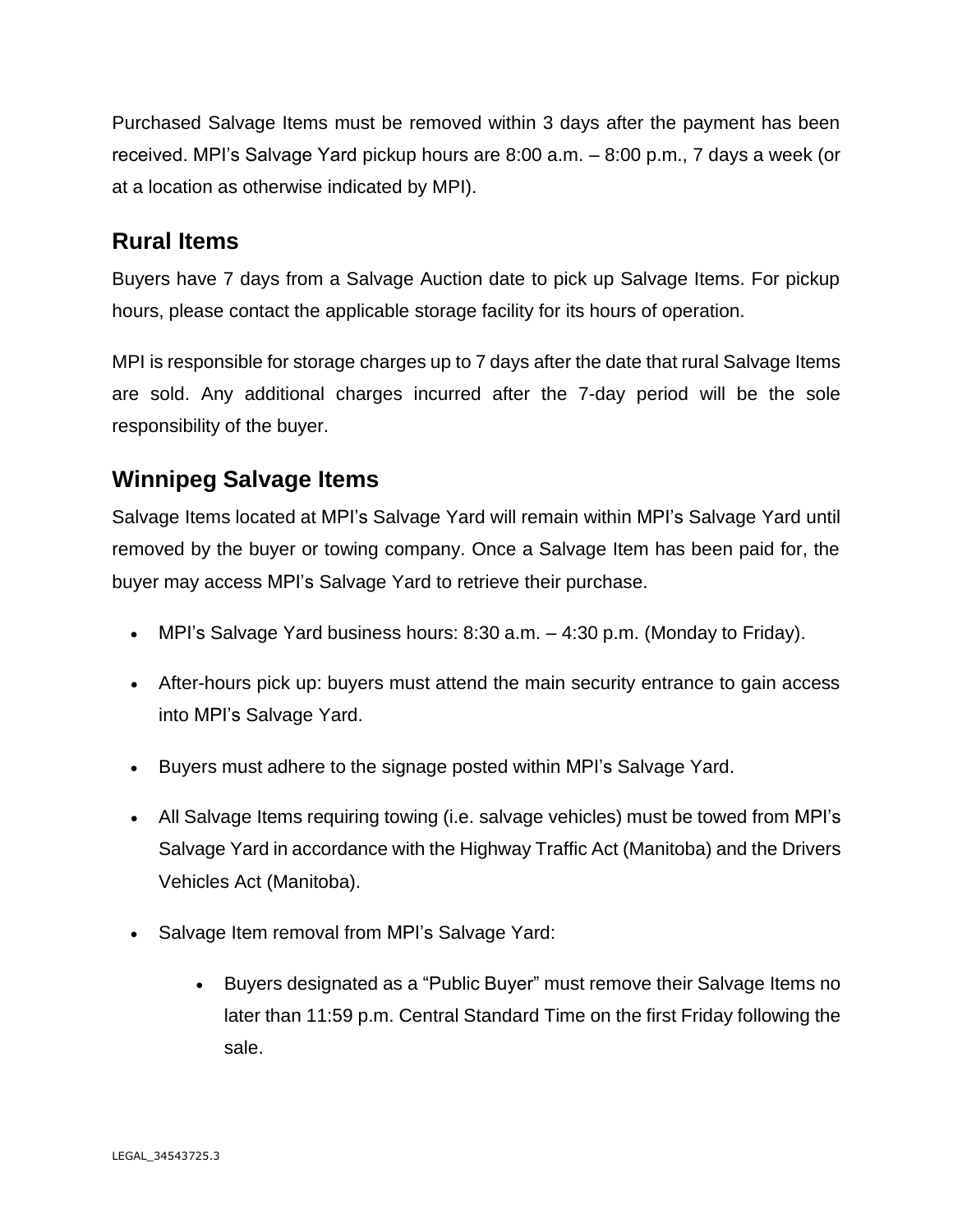- Buyers not designated as a "Public Buyer" must remove their Salvage Items no later than 11:59 p.m. Central Standard Time on the first Monday following the sale. Failure to remove Salvage Items by this deadline will result in storage and/or additional fees.
- Buyers are to ensure that MPI's Salvage Yard security has seen the gate pass before a Salvage Item leaves MPI's Salvage Yard. If using a contract tower, buyers must provide the contract tower with a copy of the gate pass in order to remove Salvage Items.
- Loading of Salvage Items is available Wednesdays, from 2:30 p.m. to 4:30 p.m. and Thursdays, from 9 a.m. to 11 a.m. Salvage Items must be loaded within the designated loading area.

#### **Rules While on MPI Property**

- No smoking inside any buildings on MPI property.
- Buyers are expected to behave professionally and in a courteous manner when interacting with other buyers, MPI employees and customers at all times.
- Drive slowly watch for vehicle and pedestrians.
- Use headlights and emergency flashers at all times to increase your vehicle's visibility.
- Persons under the age of 18 must be supervised by a responsible adult at all times.
- Pedestrians be aware of vehicle traffic at all times.
- Use extra caution when slippery conditions are present and be aware of uneven road surfaces.
- No climbing onto, under or on top of salvage vehicles.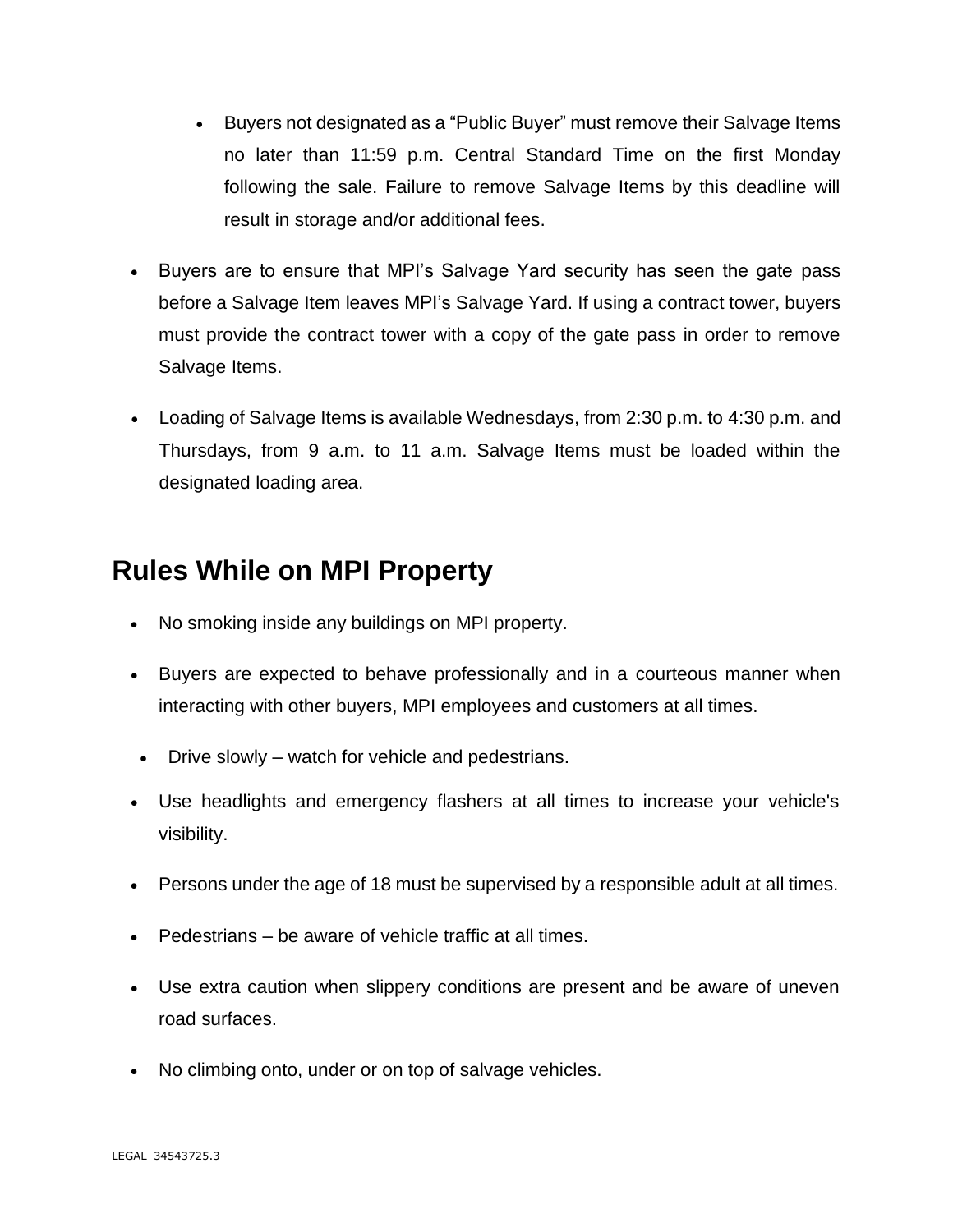- No boosting or starting of salvage vehicles.
- Comply with all posted speed limits and other signage.
- Follow the instructions of security staff.
- Alcohol, drugs or intoxication on the premises is prohibited.
- Tow truck operators must wear Class 2 high visibility apparel and activate lights on tow trucks at all times.
- Operating or driving salvage vehicles in MPI's Salvage Yard is strictly prohibited.
- Any illegal activity including theft, attempted theft, vandalism or tampering with vehicles, violence, threats or intimidation toward others will not be tolerated.
- Illicit buying or selling of salvage, or misrepresentation or fraud regarding any claim to MPI is strictly prohibited and will result in MPI refusing to complete the transaction for the purchase of a Salvage Item by the applicable individual or entity as determined in MPI's sole discretion.

# **Registration Disclaimer**

In the event a vehicle has an active lien, buyers are to contact MPI's Salvage Operations [MPISalvage@mpi.mb.ca](mailto:MPISalvage@mpi.mb.ca) and MPI will endeavor to discharge any registered lien on your purchase.

## **Suspension or Termination of Salvage Privileges**

If any of the following occurs, MPI may, in its sole discretion, immediately terminate or suspend the buyer's account upon providing notice to the buyer:

• Poor purchase history: in past, the buyer has failed to pay in full for awarded Salvage Items;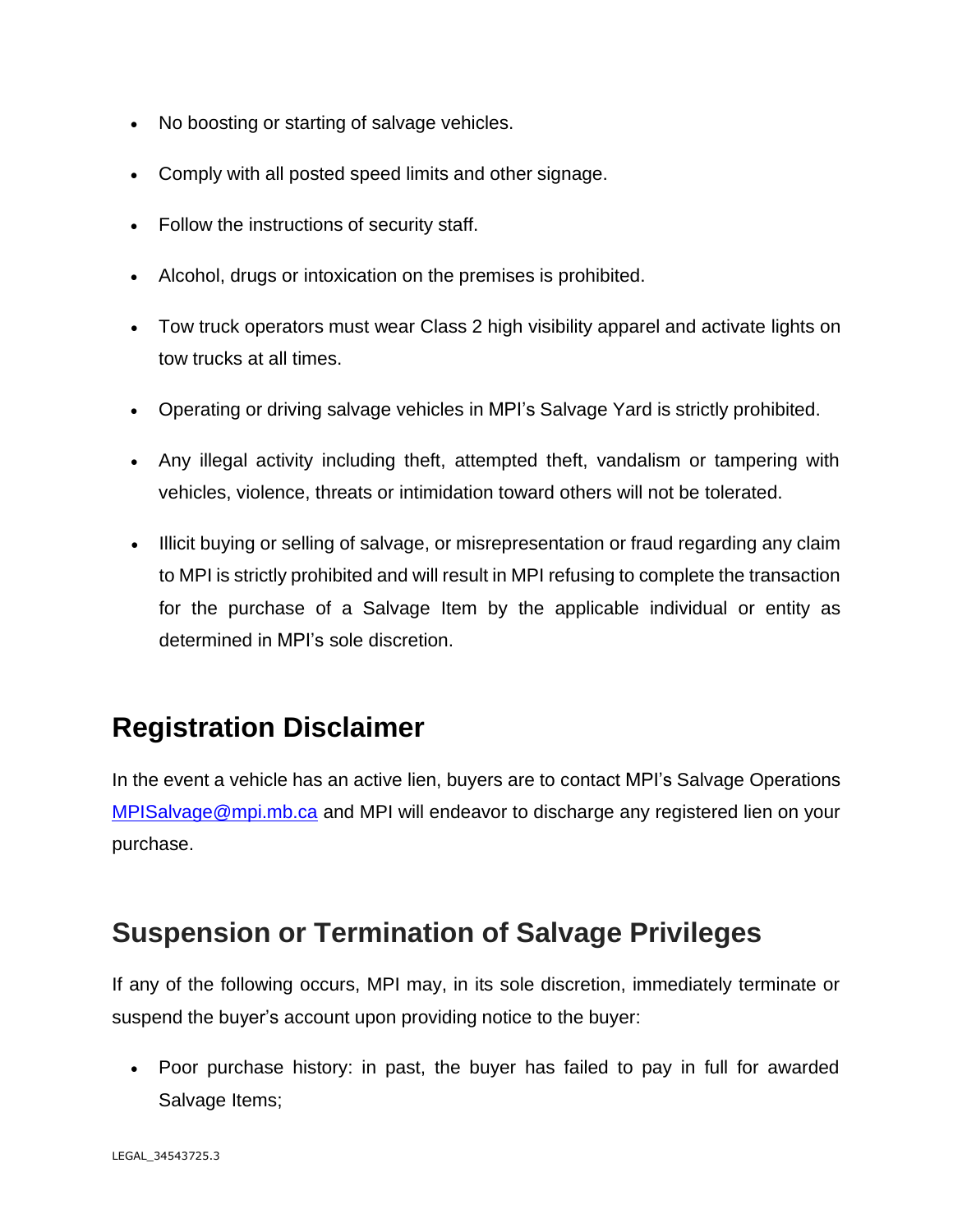- Breach of these terms and conditions: the buyer is in breach of any of these terms and conditions ; or
- Inappropriate or disrespectful behaviour: MPI is committed in providing a workplace that is free of disruptive conflict, such as, unlawful discrimination, harassment, disrespectful behaviour or violence

The buyer is responsible and liable for all actions and omissions of its own representatives (such representatives including but not being limited to: employees, contractors such as towers, agents, and other delegates). All representatives of a buyer must comply with the applicable terms and conditions. Where such representatives breach the terms and conditions, MPI reserves the right, in its sole discretion, to suspend or terminate the buyer's account and prohibit the buyer from participating in future auctions.

#### **Buyer Information**

MPI will receive certain information about buyers from IAA. *The Freedom of Information and Protection of Privacy Act* ("**FIPPA**") and *The Personal Health InformationAct* ("**PHIA**") each impose obligations on MPI to collect, use, or disclose "personal information" and "personal health information", as those terms are defined in FIPPA andPHIA (collectively called "**Personal Information**") , in the strictest of confidence, and in accordance with those Acts.

MPI takes the protection of Personal Information very seriously and maintains physical, electronic and procedural safeguards to protect Personal Information from unauthorized access.

#### **What information will MPI receive?**

- Buyer contact information
	- o name and/or company name
	- $\circ$  address residential and/or mailing
	- o Notification e-mail and e-mail address used to register on Auction Center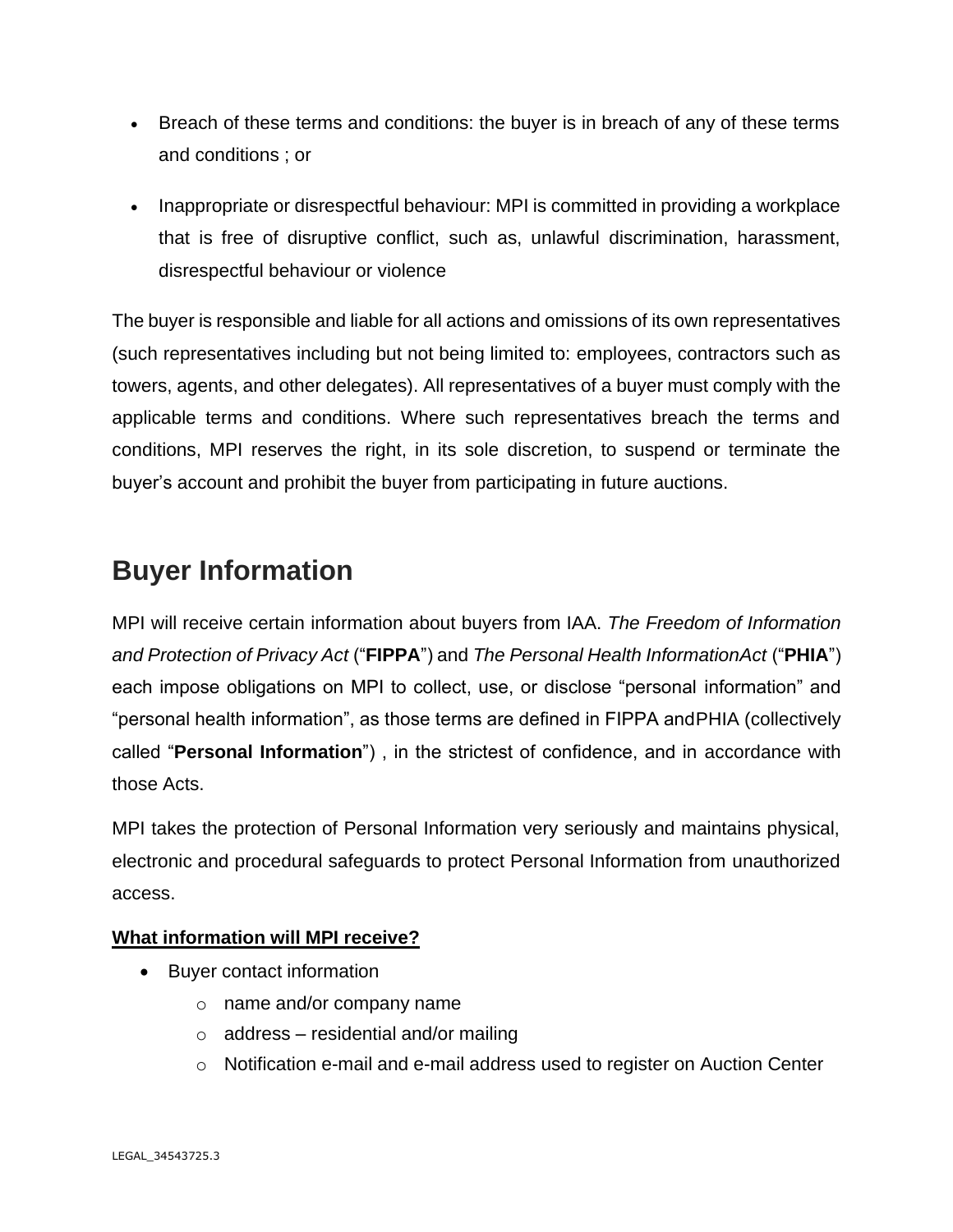- Buyer business information
	- o Owner name, address, mailing address, telephone number
	- o Owner driver licence information
	- o GST/HST numbers
	- o License information
	- o Tax information
	- o Registrant Identification Number (Ontario)
- IAA system information about buyer
	- o Bidder and buyer number assigned to buyer by IAA
	- o Type of bidder
	- o Buyer's jurisdiction
	- o Buyer's preferred language
	- o Date of Auction Center registration and registration renewals
	- o Whether and when Auction Center received buyer's registration package
	- o Payment and fee information
	- o Suspended status on IAA systems

#### **Why will MPI receive this information?**

• To facilitate auction sales of Salvage Items

#### **How MPI will use the information?**

- To facilitate auction sales of Salvage Items
- For buyers that choose to finance their purchase of an MPI Salvage Item, information required to facilitate that financing will be shared with the applicable financing company.
- To facilitate the enforcement of requirements under The Drivers and Vehicles Act (Manitoba).

**If you have questions about the collection and handling of your personal information by Manitoba Public Insurance, please contact the Manitoba Public Insurance Access and**